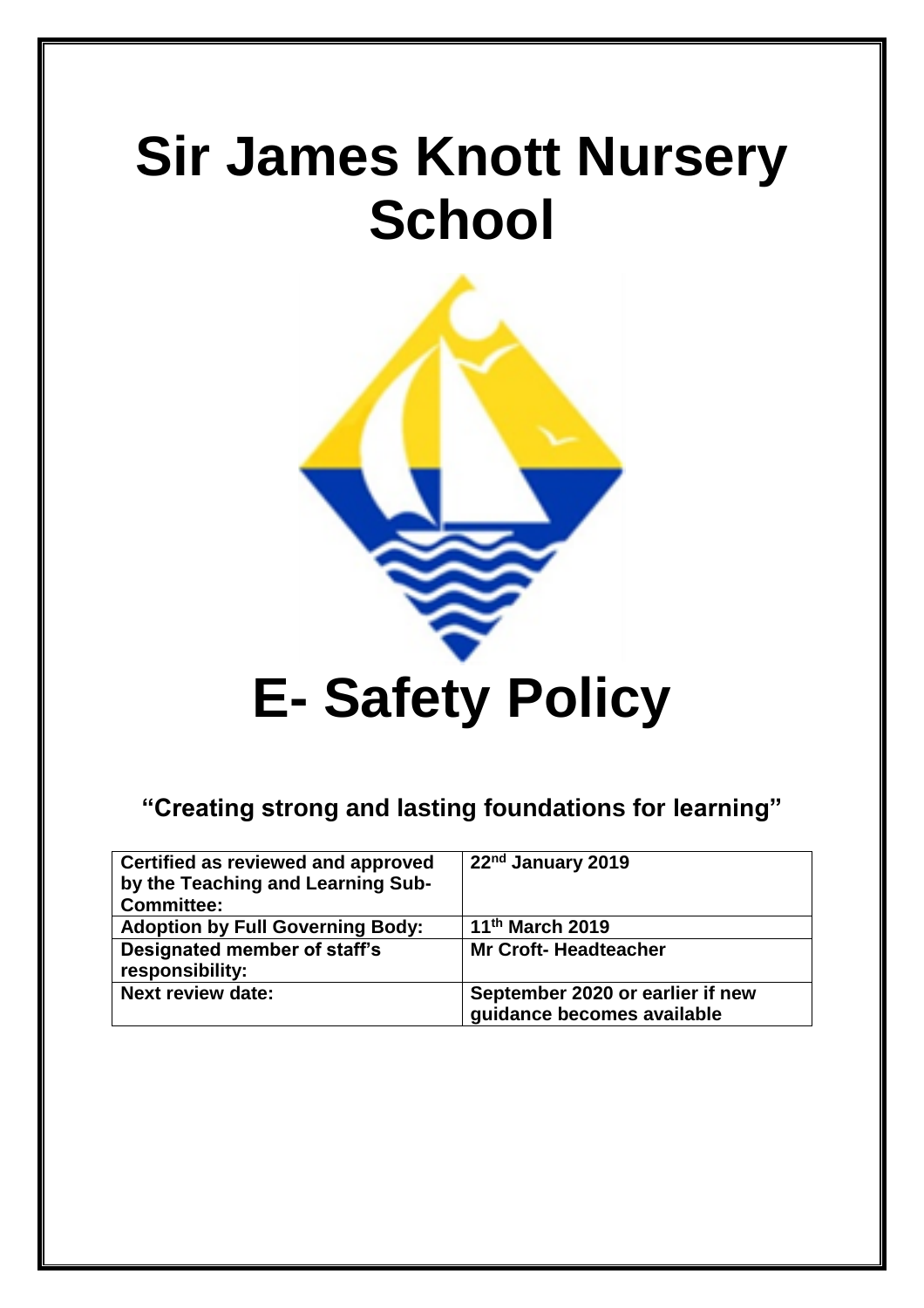

## **Rationale**

New technologies have become integral to the lives of children and young people in today's society, both within school and in their lives outside of school. Electronic communication helps staff and children learn from each other. These technologies can provide a toolkit for sharing learning experiences with parents (for example through Tapestry), stimulate discussion, promote creativity and increase awareness of context to promote effective learning.

## **Schedule for Development/ Monitoring/ Review**

This E-Safety Policy has been developed by the E-Learning Lead (currently Headteacher).

| This E-Safety Policy was approved by 22 <sup>nd</sup> January 2019 |                                      |  |
|--------------------------------------------------------------------|--------------------------------------|--|
| the Governing Body:                                                |                                      |  |
| The implementation of this E-Safety                                | E-<br>Learning<br>Lead<br>(currently |  |
| Policy will be monitored by the:                                   | Headteacher), Class<br>Teachers,     |  |
|                                                                    | <b>Teaching Assistants</b>           |  |
| Monitoring will take place at regular                              | ICT Technician from<br>Stephenson    |  |
| intervals:                                                         | Memorial Primary School on a termly  |  |
|                                                                    | basis.                               |  |
| The Teaching and Learning Governors                                | <b>Governing Body Meetings</b>       |  |
| Sub-Committee will receive a report on                             |                                      |  |
| the implementation of the E-Safety                                 |                                      |  |
| Policy generated by the E-Learning Lead                            |                                      |  |
| (currently Headteacher) (which will                                |                                      |  |
| include anonymous details of e-safety                              |                                      |  |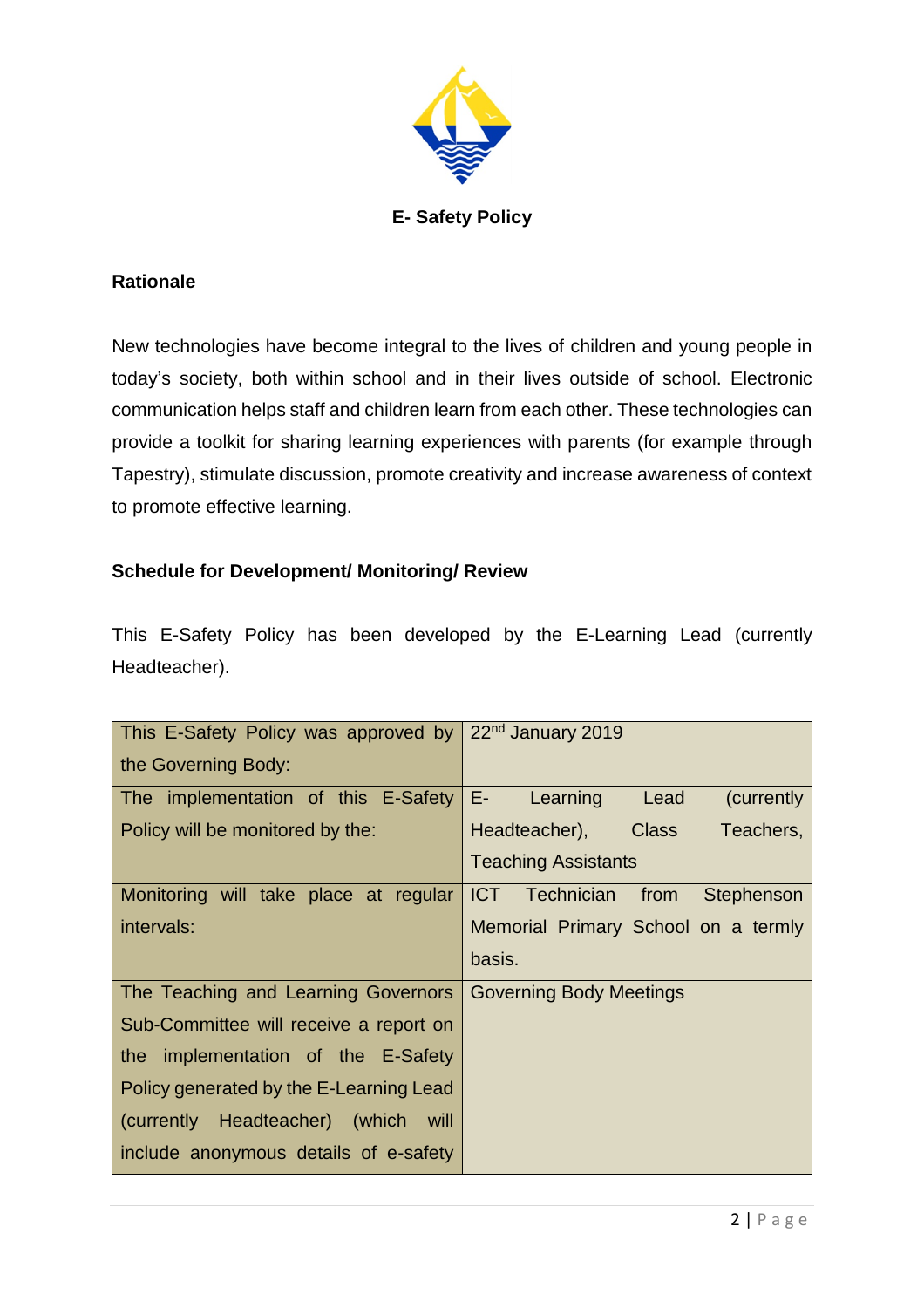| incidents) at regular intervals:            |                                                    |  |
|---------------------------------------------|----------------------------------------------------|--|
| The School uses North Tyneside Council      | If staff or children discover unsuitable           |  |
| filtering systems which blocks sites that   | sites, the URL will be reported to the             |  |
| fall into categories such as pornography,   | <b>Schools Designated Safeguarding Lead</b>        |  |
| racial hatred extremism, gaming, sites of   | and will then be recorded and escalated            |  |
| an illegal nature etc. The school will work | as appropriate.                                    |  |
| with North Tyneside Council and the         |                                                    |  |
| Schools Broadband team or broadband/        | Regular checks are made to ensure that             |  |
| filtering provider to ensure that the       | filtering<br>methods selected<br>the<br>are        |  |
| filtering policy is continually reviewed.   | effective and appropriate in collaboration         |  |
|                                             | with the ICT technician from Stephenson            |  |
|                                             | Memorial Primary School and we seek                |  |
|                                             | advice from North Tyneside Council.                |  |
|                                             |                                                    |  |
|                                             | Any material that the schools believes is          |  |
|                                             | illegal will be reported to appropriate            |  |
|                                             | agencies<br>such as<br>Internet<br>Watch           |  |
|                                             | (IWF), Police<br>Foundation<br>Child<br>or         |  |
|                                             | Online<br><b>Exploitation</b><br>Protection<br>and |  |
|                                             | Centre (CEOP) immediately.                         |  |
| The E- Safety Policy will be reviewed       | September 2020                                     |  |
| annually, or more regularly in the light of |                                                    |  |
| any significant new developments in the     |                                                    |  |
| use of technologies, new threats to e-      |                                                    |  |
| safety or incidents that have taken place.  |                                                    |  |
| The next anticipated review date will be:   |                                                    |  |

## **Scope of the Policy**

This policy applies to all members of the school community (including staff, students, parents/carers and volunteers), who have access to and are users of school ICT systems, both in and out of school.

The school will deal with such incidents within this policy and associated behaviour and anti-bullying policies.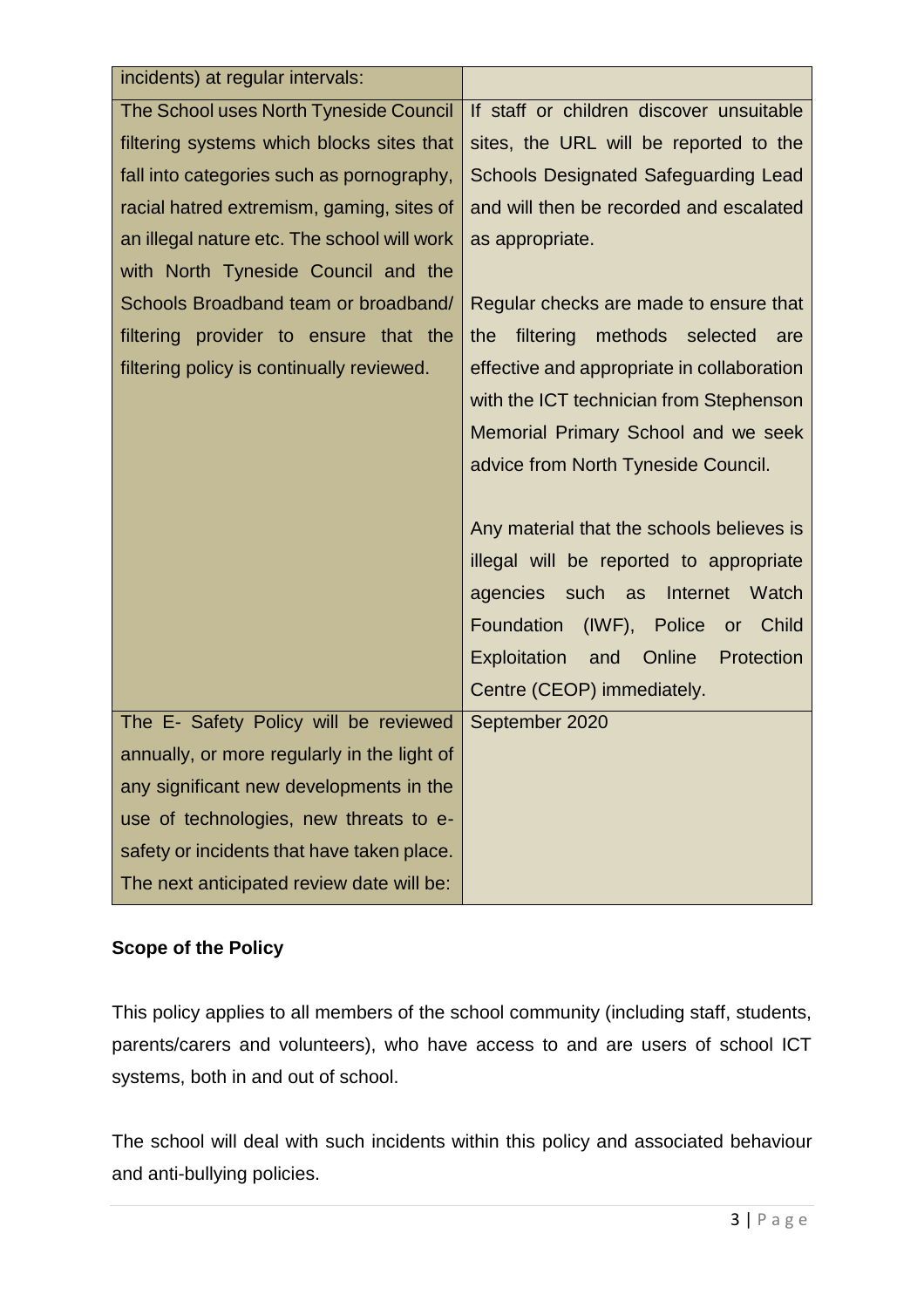The school will monitor the impact of the policy using

- Logs of reported incidents
- Monitoring logs of internet activity (including sites visited)
- Internal monitoring data for network activity

## **Roles and Responsibilities**

The following section outlines the e-safety roles and responsibilities of individuals and groups within the school:

### **Governors:**

Governors are responsible for the approval of the E-Safety Policy and for reviewing the effectiveness of the policy. This will be carried out by the Governors receiving regular information about e-safety incidents and monitoring reports.

### **Headteacher and Leadership Team:**

- The Headteacher has a duty of care for ensuring the safety (including e-safety) of members of the school community, though the day to day responsibility for e-safety will be delegated to the E- Learning Lead (currently Headteacher).
- The Headteacher is responsible for ensuring that all relevant staff receive suitable CPD to enable them to carry out their e-safety roles and to train other colleagues, as relevant.
- The Leadership Team will receive regular feedback from the E- Learning Lead (currently Headteacher) in relation to parental involvement/usage of Seesaw (online learning journal).
- The E- Learning Lead (currently Headteacher) should be aware of the procedures to be followed in the event of a serious allegation being made against a member of staff.
- The Headteacher will ensure that there is a system in place to allow for monitoring and support of those in school who carry out the internal e-safety monitoring role. This is to provide a safety net and also to provide support to those colleagues who take on important monitoring roles.
- The Headteacher will ensure that parents attention is drawn to the E-Safety Policy in newsletters, parent e-mails and on the school website.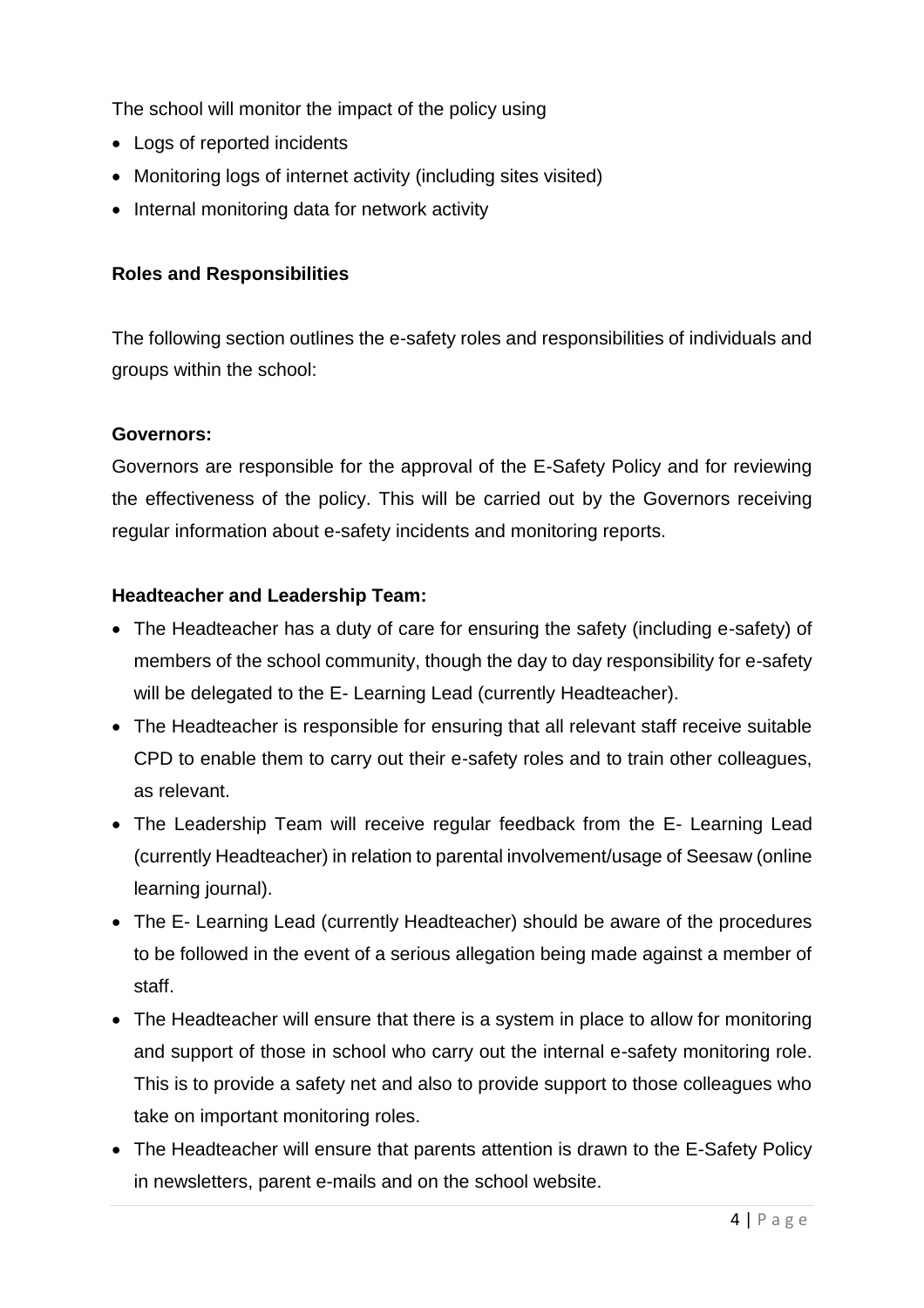## **E- Learning Lead (currently Headteacher):**

- Takes day to day responsibility for e-safety issues and has a leading role in establishing and reviewing the school e-safety policies/documents.
- Provides training and support for staff.
- Liaises with ICT technical staff.
- Manages all parental permissions and logins for Seesaw.
- Receives reports of e-safety incidents and creates a log of incidents to inform future e-safety developments.

## **Technical Support:**

- Are responsible for ensuring that the school's technical infrastructure is secure and not open to misuse or malicious attack.
- That the school meets the required e-safety technical requirements and any Local Authority Policy that may apply.
- That users may only access the networks and devices through a properly enforced password protection policy, in which passwords are regularly changed.
- That they keep up to date with e-safety technical information in order to effectively carry out their e-safety role and to inform and update others as relevant.
- That the use of the network/ internet/ e mail is regularly monitored in order that any misuse/ attempted misuse can be reported to the Headteacher for investigation/ action/ sanction.
- That no filters are removed without the authorisation of the Headteacher who will ensure that all implications are considered to ascertain the reason for filtering.
- That monitoring software/ systems are implemented and updated.

## **Teaching and Support Staff:**

Are responsible for ensuring that:

- They have an up to date awareness of e-safety matters and of the current school E-Safety Policy and practices.
- That they have read, understood and signed the Staff Acceptable Use Policy Agreement (AUP).
- They report any misuse or problem to the E-Learning Lead (currently Headteacher)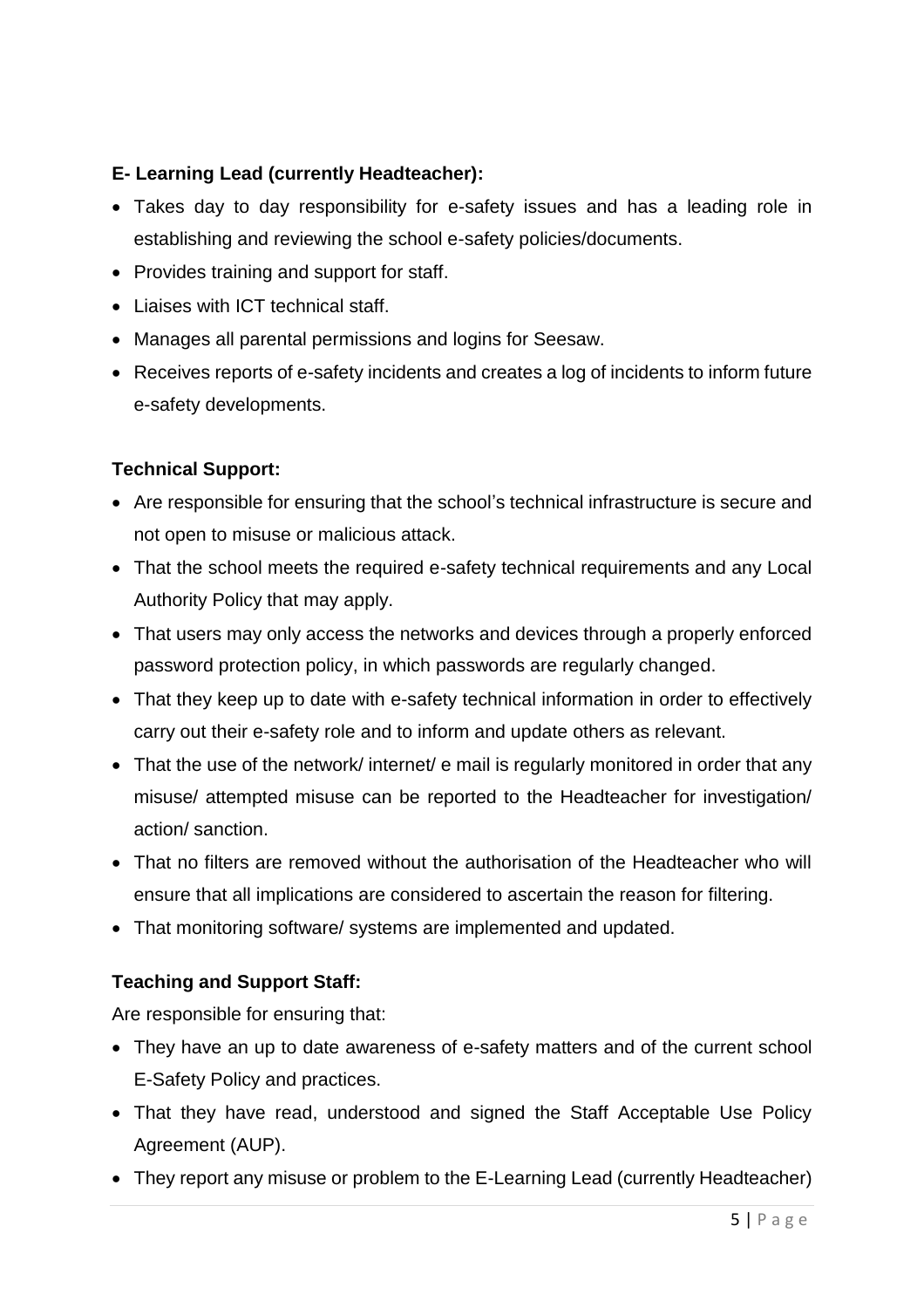for investigation/action/sanction.

- All digital communications with staff and parents should be on a professional level and only carried out using official school systems.
- E-Safety issues are embedded in all aspects of the curriculum and other activities.
- Children understand (at an age appropriate level), and follow the e-safety and acceptable use policies.
- Staff monitor the use of digital technologies, mobile devices and cameras etc. and implement current safeguarding polices with regard to these devices.

## **Child Protection / Safeguarding Designated Person / Officer**

School should be trained in e-safety issues and be aware of the potential for serious child protection / safeguarding issues to arise from:

- Sharing of personal data
- Access to illegal / inappropriate materials
- Inappropriate online contact with adults / strangers
- Potential or actual incidents of grooming
- Cyber-bullying
- Access to parents' sections of the school website
- Sharing information on Seesaw (online learning journal)
- The 'No mobile phone' message to safeguard vulnerable children/people on site

## **Parents and Carers**

Parents and carers play a crucial role in ensuring that their children understand the need to use the internet/mobile devices in an appropriate way. We will take every opportunity to help parents understand these issues through parents' evenings, newsletters, website and information on local e-safety campaigns. Parents and carers will be encouraged to support the school in promoting good e-safety practice and to follow guidelines on the appropriate usage of:

- Digital and video images taken at school events.
- Access to parents' sections of the website
- Seesaw online learning journal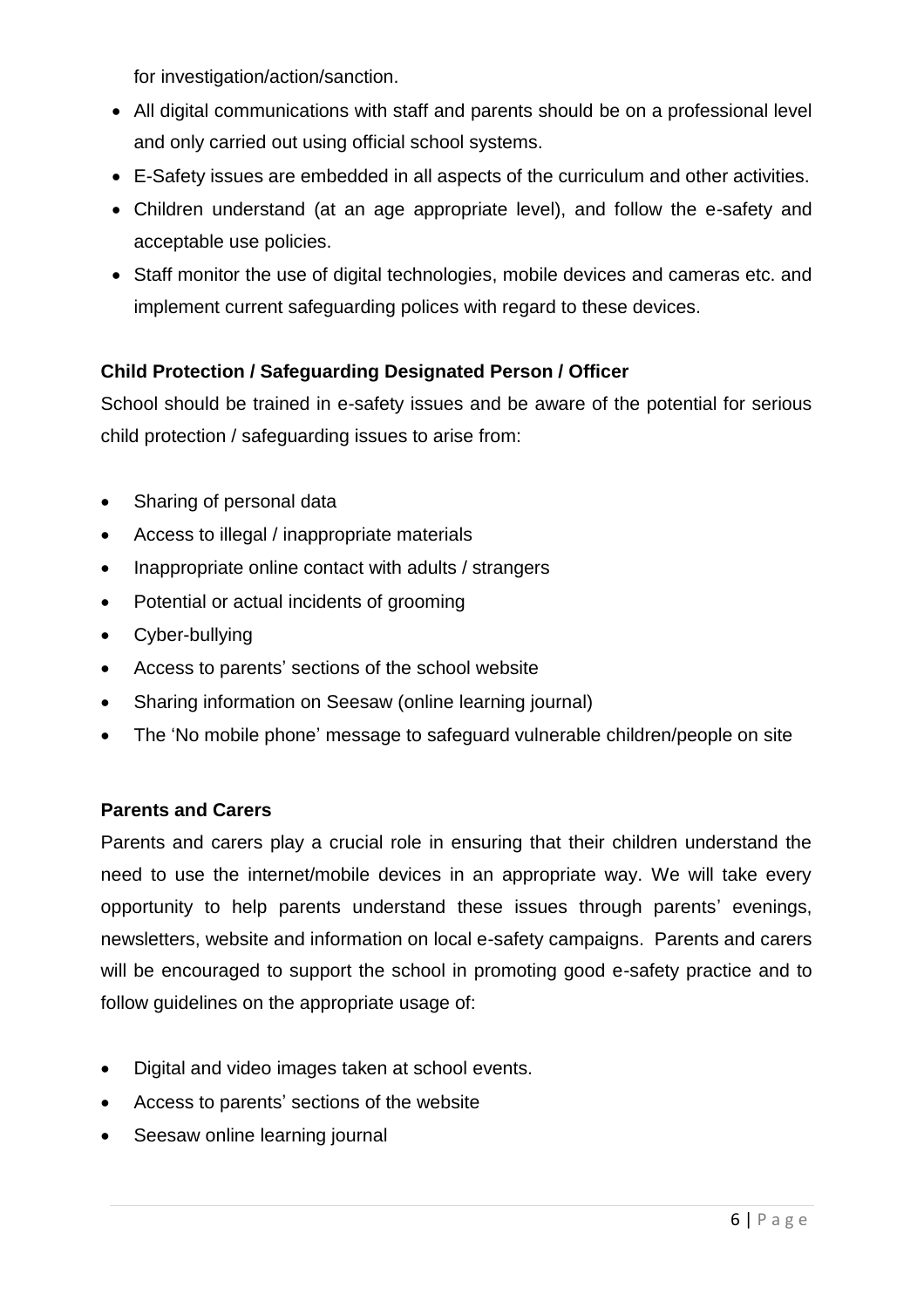## **Policy Statements**

## **Education - Children**

Children will be educated in e-safety at an appropriate level, and will be taught to notify staff if they are unsure. Children have been involved in the creation of an e-safety leaflet which has been shared with parents and highlights the main issues for this age group.

At a level that is appropriate to their individual age, ability and vulnerabilities:

- Taking responsibility for keeping themselves and others safe online.
- Taking responsibility for their own awareness and learning in relation to the opportunities and risks posed by new and emerging technologies.
- Assessing the personal risks of using any particular technology, and behaving safely and responsibly to limit those risks.

Children will be reminded about e-safety during key group times as part of SEALS and also during research based work such as floor books, where the internet is used as a research tool to acquire information.

## **Education — Parents/Carers**

The school provides information to parents/carers through:

- Letters, newsletters, emails, texts
- Parents consultations
- Reference to safe websites/apps to support their child's learning at home.
- As with other aspects of safeguarding, e-safety is everyone's responsibility.

## **Education — Staff/ Volunteers**

All staff receive e-safety training and understand their responsibilities, as outlined in this policy. These are also available digitally for them to access in google drive, on school iPads.

Training will be offered as follows:

- E-safety training will be made available to staff.
- New staff will receive e-safety training as part of their induction programme, ensuring that they fully understand the school e-safety policy and Acceptable Use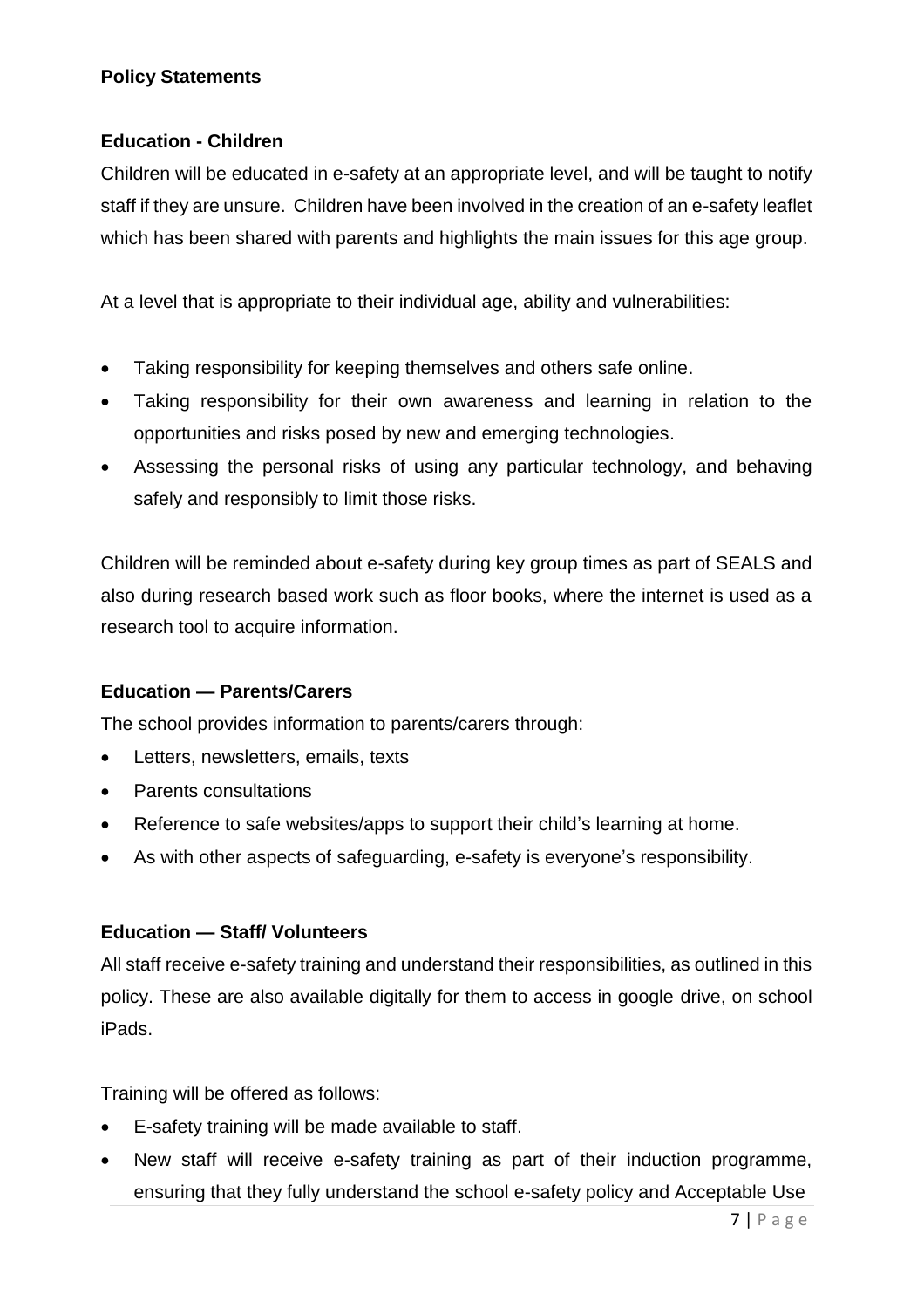Policies.

- This E-Safety Policy will be shared with staff and updates will be emailed and shared on google drive.
- The E-Learning Lead (currently Headteacher) will receive regular updates through attendance at external training events (e.g. Local Authority or other relevant organisations) and by reviewing guidance documents released by relevant organisations.
- This E-Safety Policy and its updates will be presented to and discussed by staff in staff meetings/ Teacher Training days.
- The E- Learning Lead (currently Headteacher) will provide advice/ guidance/ training to individuals as required.
- This policy will operate in conjunction with other school policies such as the Relationship Policy, Safeguarding and Child Protection Policy, and Staff Code of Conduct and Behaviour Policy.

## **Training — Governors**

Governors should take part in e-safety training/ awareness sessions, with particular importance for those who are members of any sub-committees involved in technology, e-safety, health and safety or child protection. This may be offered in a number of ways:

- Attendance at training provided by the Local Authority or other relevant organisations.
- Participation in school training/ information sessions for staff or parents.

## **Keeping Children Safe in Education September 2018**

Schools are required "to ensure children are safe from terrorist and extremist materials when accessing the internet in school, including by establishing appropriate levels of filtering" *(Revised Prevent Duty Guidance: for England and Wales, 2015).*

In line with Keeping Children Safe in Education, September 2018, Governing bodies and proprietors should be doing all that they reasonably can to limit children's exposure to the risks from the school's IT system. As part of this process, Governing Bodies and proprietors should ensure their school has appropriate filters and monitoring systems in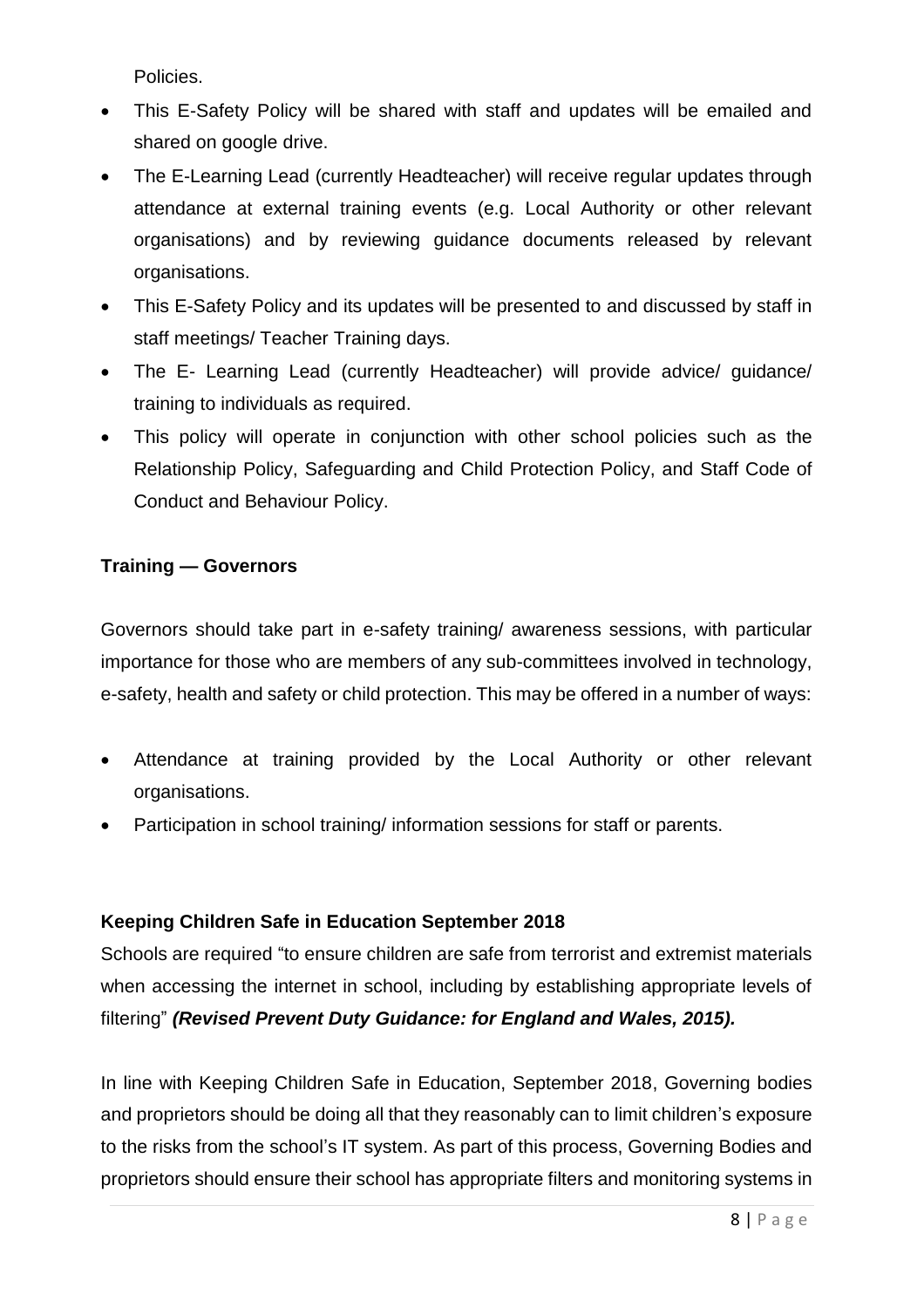place.

The school follows advice from UK Safer Internet Centre in relation to;

- Appropriate filtering
- Appropriate Monitoring
- Provider responses
- Provider checklists

[https://www.saferinternet.org.uk/advice-centre/teachers-and-school-staff/appropriate](https://www.saferinternet.org.uk/advice-centre/teachers-and-school-staff/appropriate-filtering-and-monitoring)[filtering-and-monitoring](https://www.saferinternet.org.uk/advice-centre/teachers-and-school-staff/appropriate-filtering-and-monitoring)

## **Technical- infrastructure/ equipment, filtering and monitoring**

The school will be responsible for ensuring that the school infrastructure/ network is as safe and secure as is reasonably possible and that policies and procedures approved within this policy are implemented. It will also need to ensure that the relevant people named in the above sections will be effective in carrying out their e-safety responsibilities:

- School technical systems will be managed in ways that ensure that the school meets recommended technical requirements.
- There will be regular reviews and audits of the safety and security of school technical systems.
- Servers, wireless systems and cabling must be securely located and physical access restricted.
- All users will have clearly defined access rights to school technical systems and devices.
- The E-Safety Lead/ Headteacher are responsible for ensuring that software licence logs are accurate and up to date and that regular checks are made to reconcile the number of licences purchased against the number of software installations.
- The school receives termly visits from an ICT Technician from Stephenson Memorial Primary School from Spring Term 2019 who monitors and record the activity of users on the school technical systems and users are made aware of this in the Acceptable Use Agreement.
- An appropriate system is in place for users to report any actual/ potential technical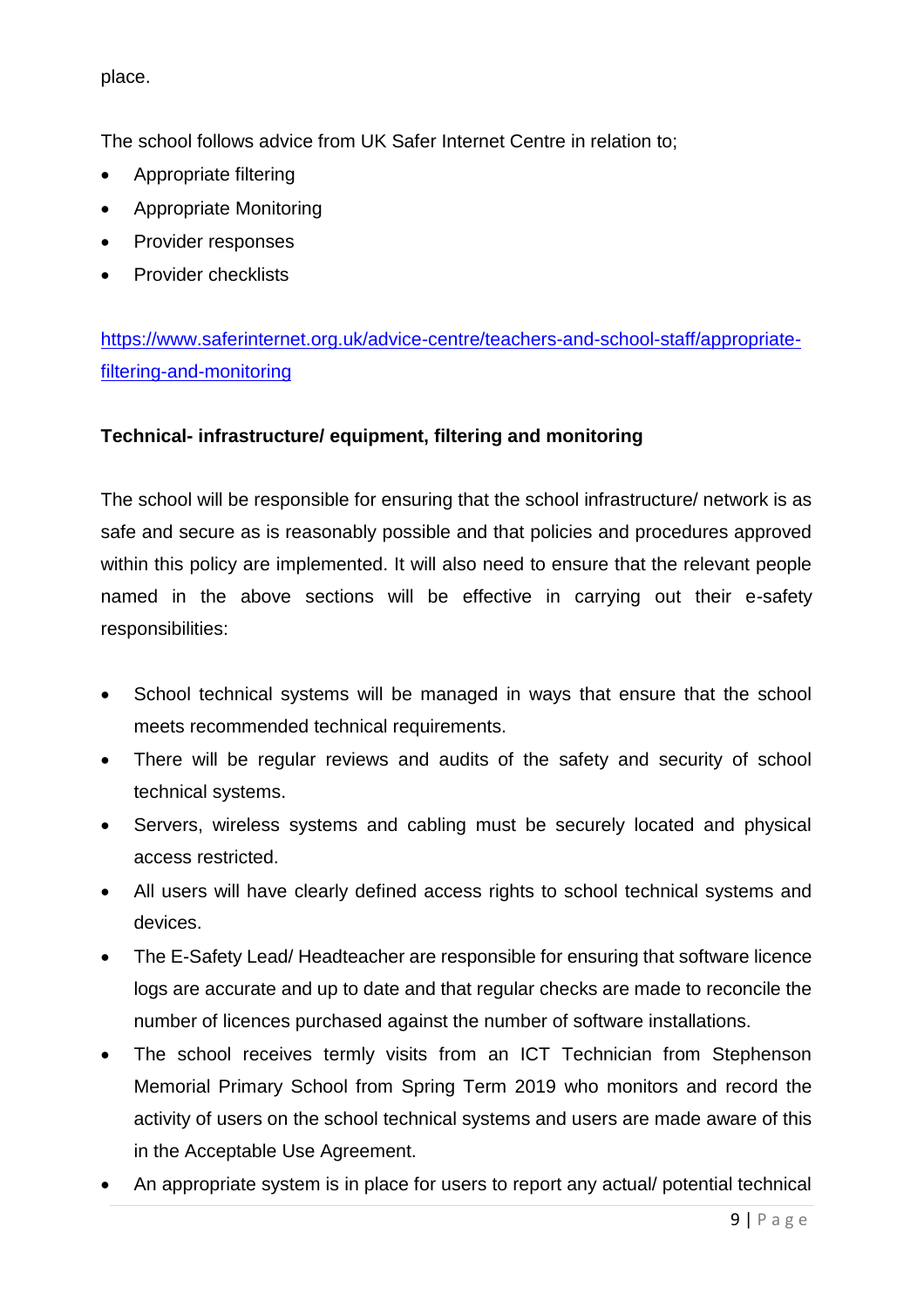incident/ security breach to the relevant person, as agreed.

 Appropriate security measures are in place to protect the servers, firewalls, routers, wireless systems, mobile devices etc. from accidental or malicious attempts which might threaten the security of the schools systems and data.

## **Use of digital and video images — Photographic and Video**

The development of digital imaging technologies has created significant benefits to learning, allowing staff and children instant use of images that they have recorded themselves or downloaded from the internet. However, staff need to be aware of the risks associated with sharing images and with posting digital images on the internet. In school, this would be restricted to the school website and Seesaw, both of which require parental consent.

- Staff are allowed to take digital and video images to support educational aims, but must follow school policies concerning the sharing, distribution and publication of these images.
- Photographs published on the schools' website will be carefully selected and will comply with good practice guidance on the use of such images.
- Children's full names will not be used anywhere on the school website, particularly in association with photographs.
- We maintain a list of children whose parents do not wish their image to appear on our school website, local media, or on another child's Seesaw account. This list is available from the school office, and all staff have an awareness of this in relation to their own class/es. These photographs may be used on the child's own Seesaw accounts or for classroom use only.

## **Data Protection**

Personal data will be recorded, processed, transferred and made available according to the Data Protection Act 2018 which states that personal data must be:

- Used fairly, lawfully and transparently
- Used for specified, explicit purposes
- Used in a way that is adequate, relevant and limited to only what is necessary
- Accurate and, where necessary, kept up to date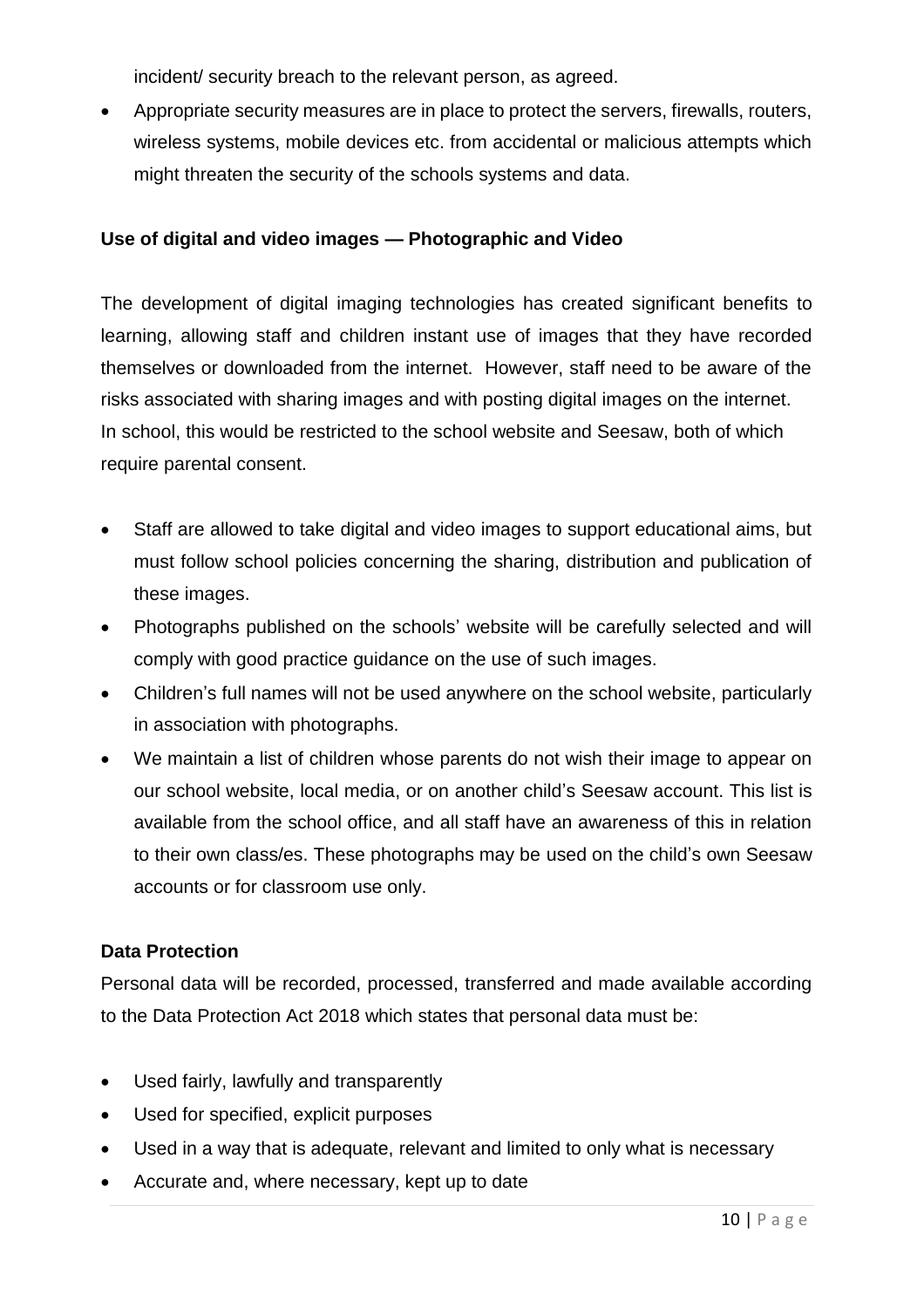- Kept for no longer than is necessary
- Handled in a way that ensures appropriate security, including protection against unlawful or unauthorised processing, access, loss, destruction or damage.

Staff must ensure that they comply with the Data Policy by:

- At all times taking care to ensure the safe keeping of personal data, minimising the risk of its loss or misuse.
- Using personal data only on secure, password protected computers and other devices, ensuring they are properly 'logged off' at the end of any session in which they are using personal data.
- Transferring data using encryption and secure password protected devices.

## **Google Drive**

The Schools uses Google Drive to share key publications, planning formats, records for staff across the teaching and learning team and for Governors. Most staff access their files through the Google Drive app on their work iPad. This ensures that all staff and Governors have the key documentation in order to fulfil their roles and responsibilities.

Google Drive offers access to files anywhere through secure cloud storage and file backup. The goal of the Whitepaper is to provide a document on its efforts and commitments regarding security and privacy.

## <https://cloud.google.com/security/whitepaper>

## **Communications**

A wide range of rapidly developing communications technologies has the potential to enhance learning. The following table shows how the school currently considers the benefit of using these technologies for education outweighs their risks/disadvantages: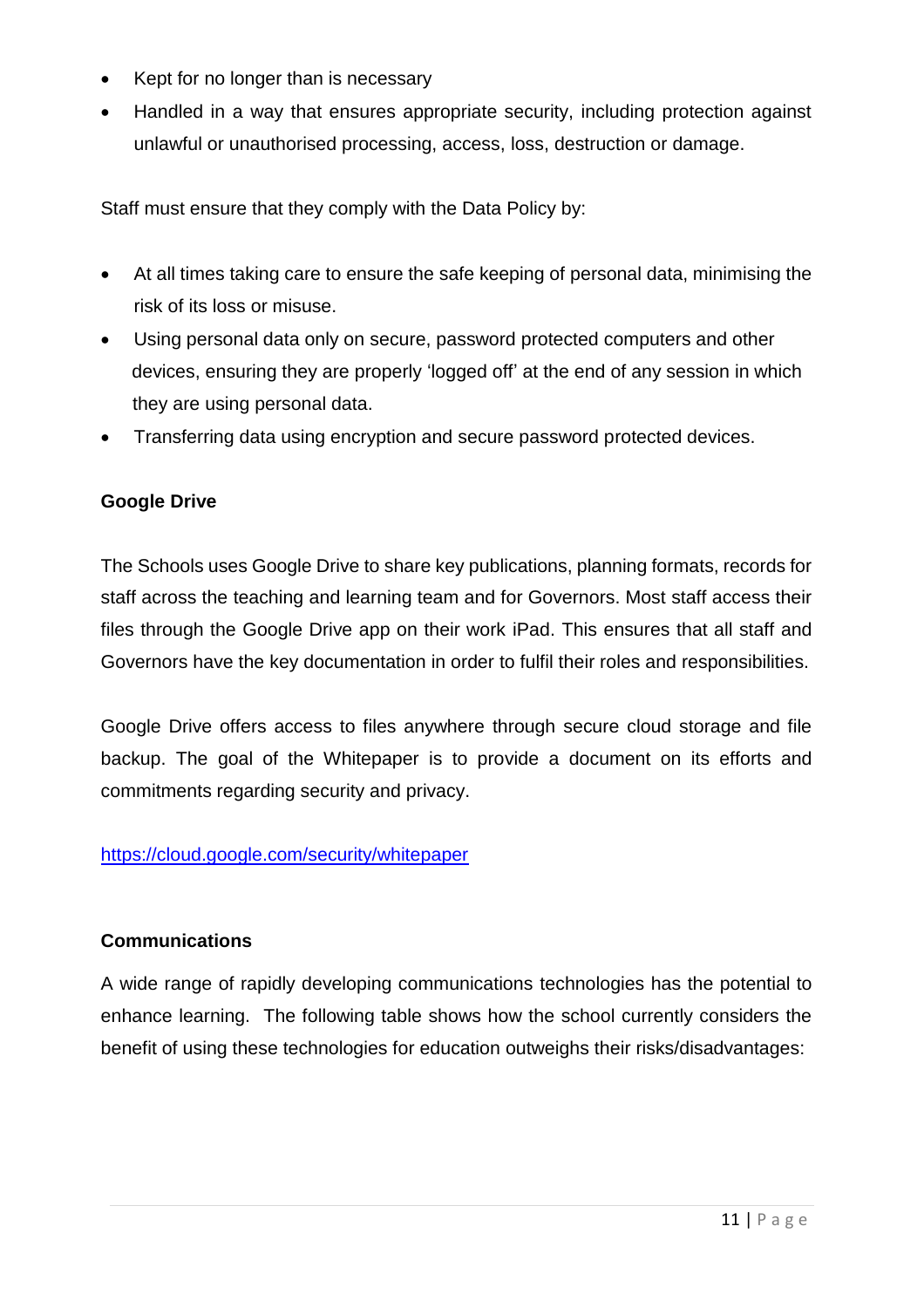| Communication<br>technologies                                    | <b>Allowed</b>                                                                                          | <b>Not allowed</b> |
|------------------------------------------------------------------|---------------------------------------------------------------------------------------------------------|--------------------|
| Mobile phones may be brought into<br>school                      | $\checkmark$<br>Locked away and only used in staffroom<br>or classroom when no children are<br>present. |                    |
| The use of mobile phones in lessons                              |                                                                                                         |                    |
| Use of mobile phones in social time                              |                                                                                                         |                    |
| Taking photos on mobile phones                                   |                                                                                                         |                    |
| Use of handheld devices (iPads)                                  | $\checkmark$<br>Only able to used allocated Work iPad.                                                  |                    |
| Use of personal email address in school,<br>or on school network |                                                                                                         |                    |
| Use of school email for personal emails                          |                                                                                                         |                    |
| Use of messaging apps                                            |                                                                                                         |                    |

When using communication technologies, the school considers the following as good practice:

- The office school email service may be regarded as safe and secure and is monitored.
- Users need to be aware that email communications may be monitored.
- Users must immediately report to the Headteacher—in accordance with the school policy, the receipt of any email that makes them feel uncomfortable, is offensive, threatening or bullying in nature and must not respond to any such email.
- Any digital communication between staff and/or parents/carers must be professional in tone and content. These communications may only take place on official school systems and not on personal email accounts.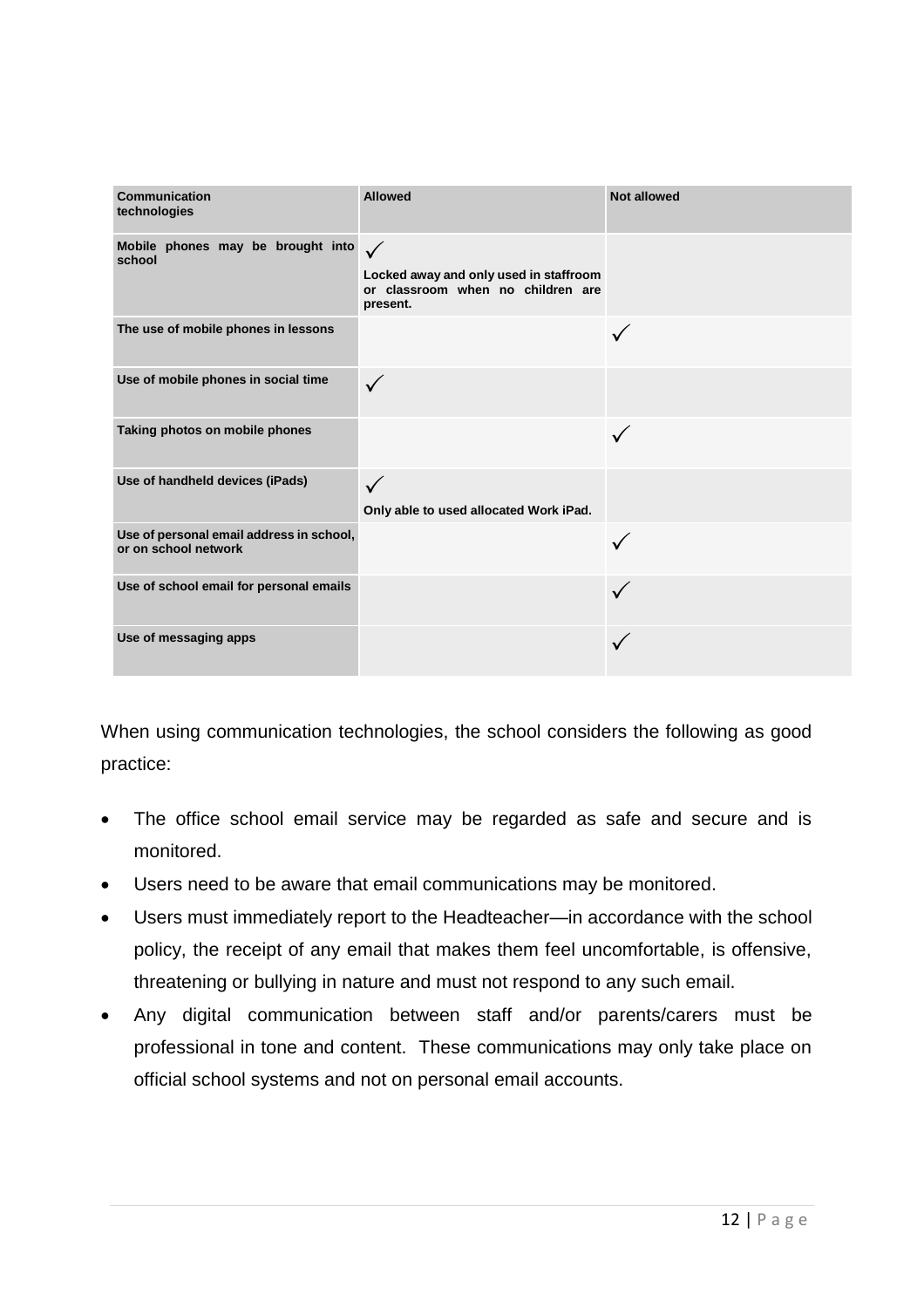## **Social Media- Protecting Professional Identity**

All Schools and Local Authorities have a duty of care to provide a safe learning environment for children and staff. Schools and Local Authorities could be held responsible, indirectly for acts of their employees in the course of their employment. Staff members who harass, cyberbully, discriminate on the grounds of sex, race or disability or who defame a third party may render the school or Local Authority liable to the injured party. Reasonable steps to prevent predictable harm must be in place.

The school provides the following measures to ensure reasonable steps are in place to minimise risk of harm to children, staff and the school through limiting access to personal information:

- Training to include: acceptable use; social media risks; checking of settings; data protection; reporting issues.
- Clear reporting guidance, including responsibilities, procedures and sanctions.
- Risk Assessment, including legal risk.

School staff should ensure that:

- No reference should be made in social media to children, parents/ carers or school staff.
- They do not engage in online discussion on persona matters relating to members of the school community.
- Personal Opinions should not be attributed to the school or Local Authority.
- Security settings on personal social media profiles are regularly checked to minimise risk of loss of personal information.

## **ICT and Prevent**

#### **Statutory Duties:**

The duty to prevent children and young people being radicalised is set out in the following

documents:

- Counter Terrorism and Security Act 2015
- Keeping Children Safe in Education 2018
- Prevent Duty Guidance 2015
- Working Together to Safeguard Children 2018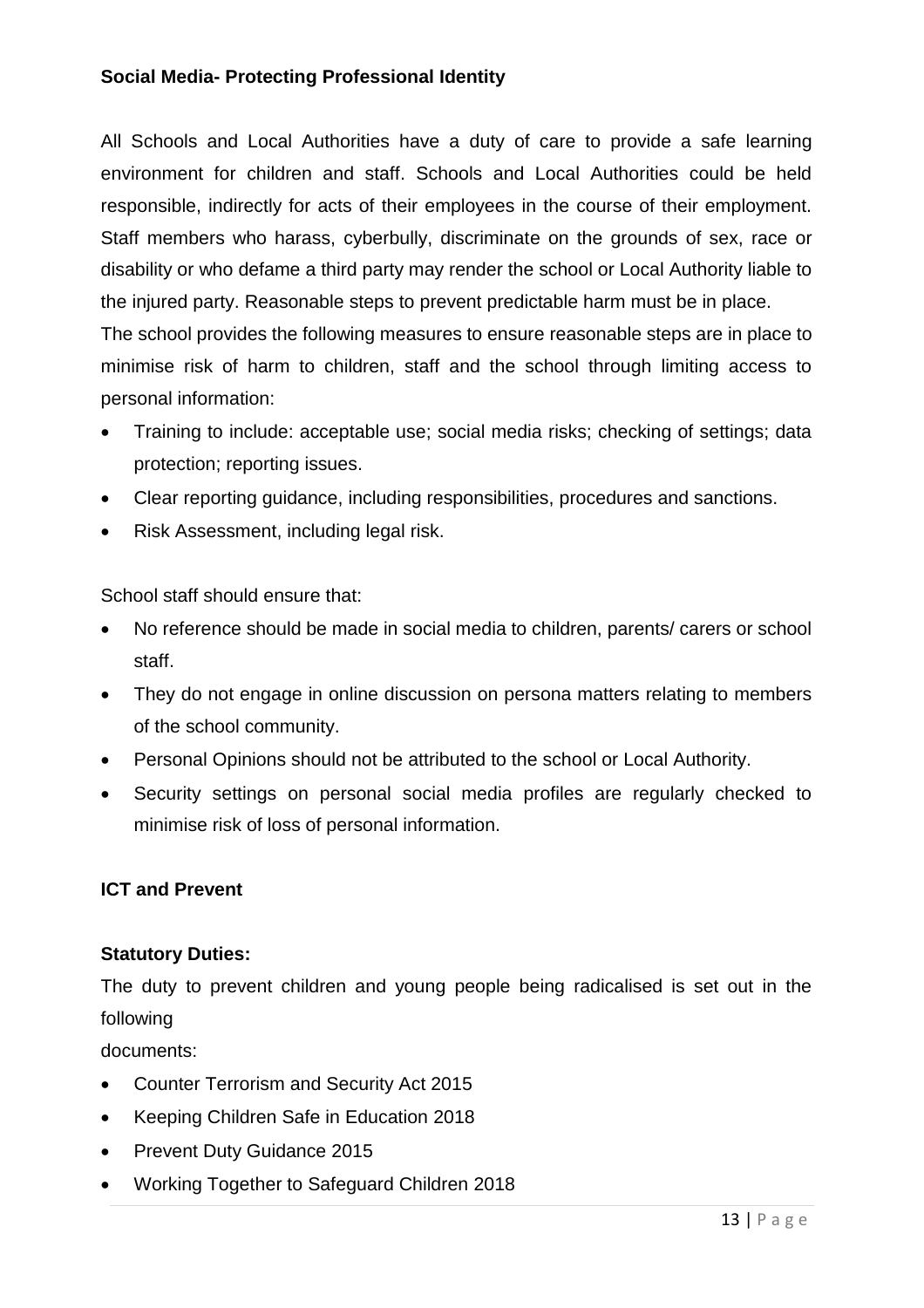## **Non-statutory Guidance:**

Promoting fundamental British Values as part of SMSC in schools:

DfE Departmental advice for maintained schools 2014

## **Aims and Principles:**

Sir James Knott Nursery School Preventing Extremism and Radicalisation Policy is intended to provide a framework for dealing with issues relating to vulnerability, radicalisation and exposure to extreme views. We recognise that we are well placed to be able to identify safeguarding issues and this policy sets out how the school will deal with such incidents and identifies how the curriculum and ethos underpins our actions.

## **The objectives are that:**

- All Governors, Teachers, Teaching Assistants and Non-Teaching Staff will have an understanding of what radicalisation is and why we need to be vigilant in school.
- All Governors, Teachers, Teaching Assistants and Non-Teaching Staff will know what the school policy is on tackling extremism and radicalisation and will follow policy guidance swiftly when issues arise.
- All children will understand the dangers of radicalisation and exposure to extremist views at an age appropriate level; building resilience against these and knowing what to do if they experience them.
- All parents/carers and children will know that the school has policies in place to keep children safe from harm and that the school regularly reviews its systems to ensure they are appropriate and effective.

The main aims of this policy are to ensure that staff are fully engaged in being vigilant about radicalisation; that they overcome professional disbelief that such issues will not happen here and ensure that we work alongside other professional bodies and agencies to ensure that our children are safe from harm.

## **Recognising the indicators of vulnerability to radicalisation:**

There is no such thing as a "typical extremist": those who become involved in extremist actions come from a range of backgrounds and experiences, and most individuals, even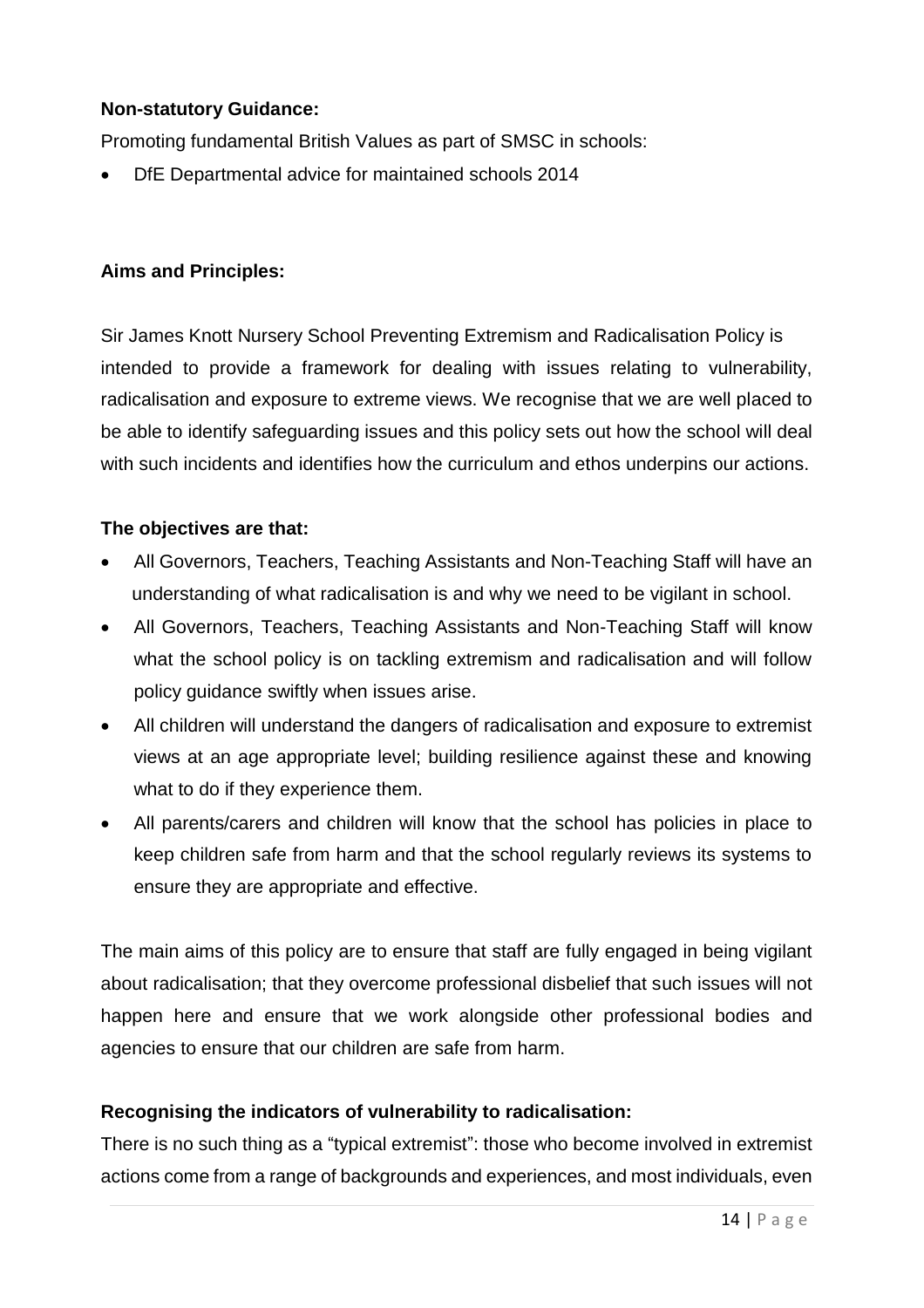those who hold radical views, do not become involved in violent extremist activity.

Children may become susceptible to radicalisation through a range of social, personal and environmental factors – it is known that violent extremists exploit vulnerabilities in individuals to drive a wedge between them and their families and communities. There are no known definitive indicators that a young person is vulnerable to radicalisation, but there are a number of signs that together increase the risk and it is vital that school staff are able to recognise these.

Signs of vulnerability include:

- Underachievement
- Being in possession of extremist literature
- Poverty
- Social exclusion
- Traumatic events
- Global or national events
- Religious conversion
- Changes in behaviour
- Extremist influences
- Conflict with family over lifestyle
- Confused identity
- Victim or witness to race or hate crimes
- Rejection by peers, family social groups or faith

#### **Recognising Extremism:**

There are a number of behaviours that may indicate a child is at risk of being radicalised or exposed to extreme views.

These include:

- Showing sympathy for extremist causes
- Making remarks or comments about spending time in the company of other suspected extremists
- Out of character changes in dress, behaviour and peer relationships, (there are powerful narratives, programmes and networks that young people can come across online, so involvement with particular groups may not be apparent)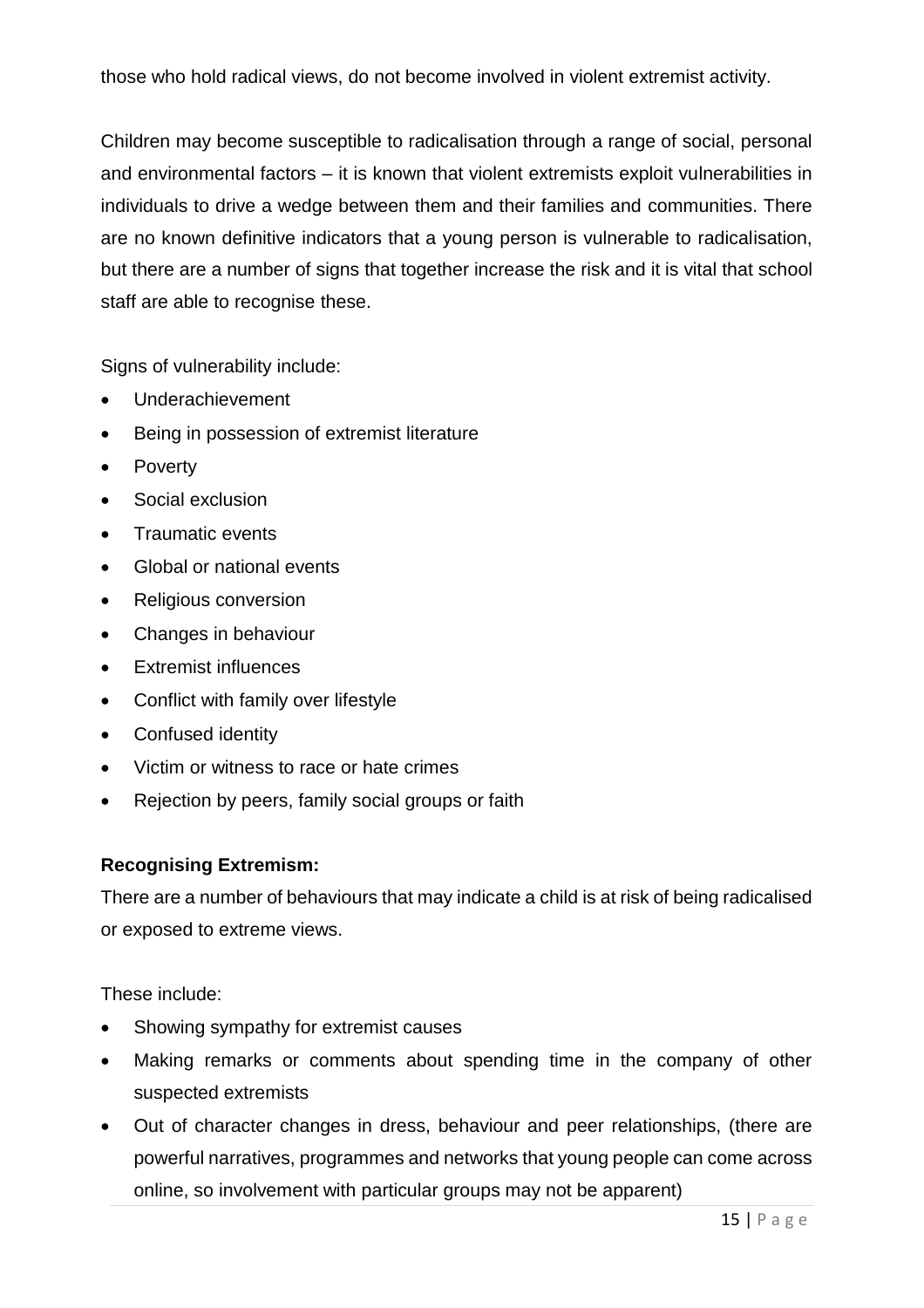- Possession of materials or symbols associated with an extremist cause
- Attempts to impose extremist views or practices on others
- Communications with others that suggest identification with a group, cause or ideology
- Secretive behaviour
- Intolerance of difference, including faith, culture, gender, race or sexuality
- Graffiti, artwork or writing that displays extremist themes
- Using insulting or derogatory names for another group
- Increase in prejudice-related incidents committed by that person these may include:
- Physical or verbal assault
- Provocative behaviour
- Damage to property
- Derogatory name calling
- Possession of prejudice-related materials
- Prejudice related ridicule or name calling
- Inappropriate forms of address
- Refusal to co-operate
- Attempts to recruit to prejudice-related organisations
- Condoning or supporting violence towards others, especially to other faiths or cultures

Any prejudice, discrimination or extremist views, including derogatory language, displayed by children or staff will always be challenged and where appropriate dealt with in line with our Relationship Policy for pupils and the Code of Conduct and Behaviour for staff.

#### **Curriculum:**

We are committed to ensuring our pupils are offered a broad and balanced curriculum that aims to prepare them for life in modern Britain. We encourage our pupils to be inquisitive learners who are open to new experiences and are tolerant of others.

Our school ethos supports the development of the whole child as a reflective learner within a safe, respectful learning environment. Teaching the schools' core values alongside the fundamental British values supports quality teaching and learning, whilst